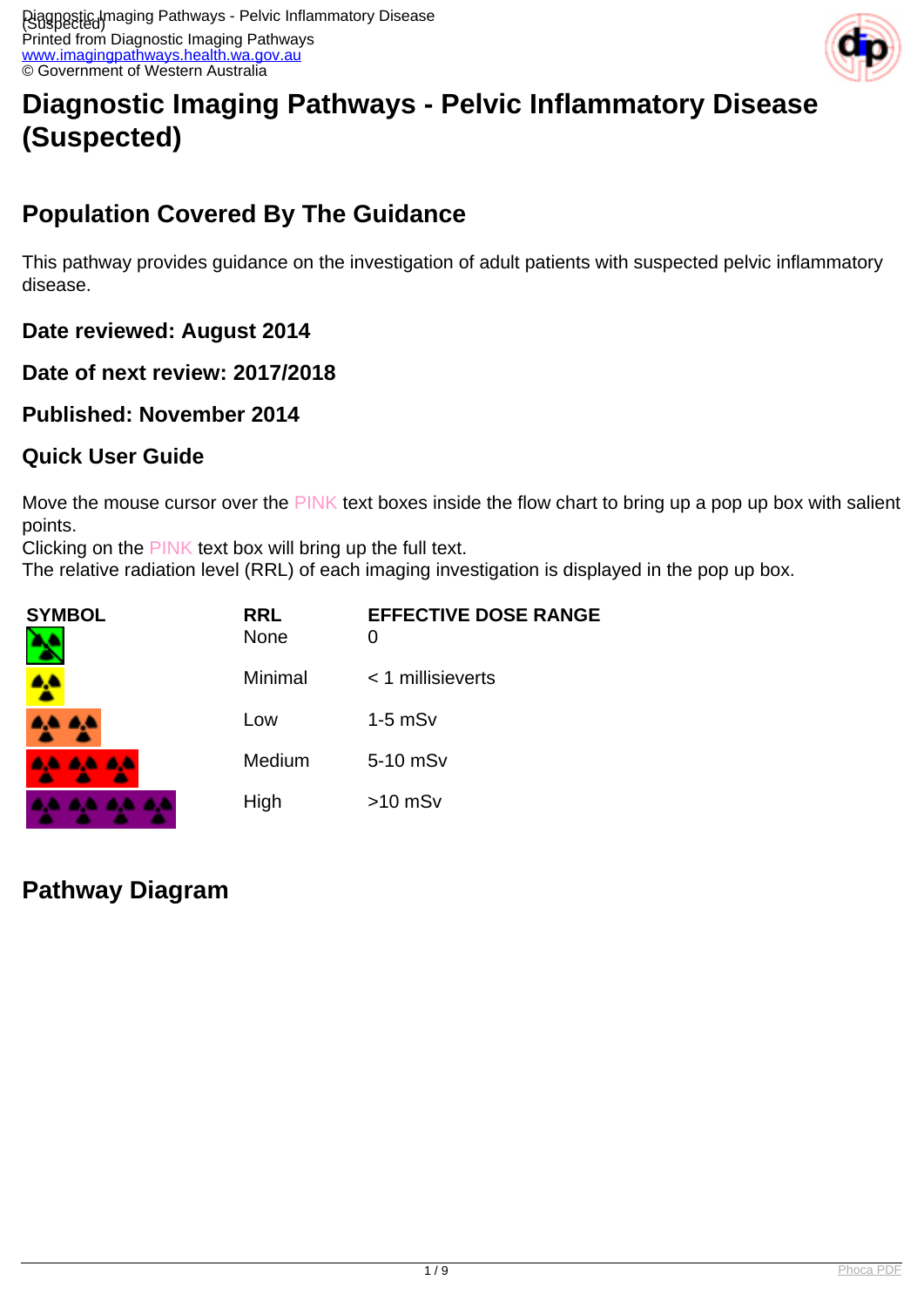Diagnostic Imaging Pathways - Pelvic Inflammatory Disease (Suspected)

Printed from Diagnostic Imaging Pathways

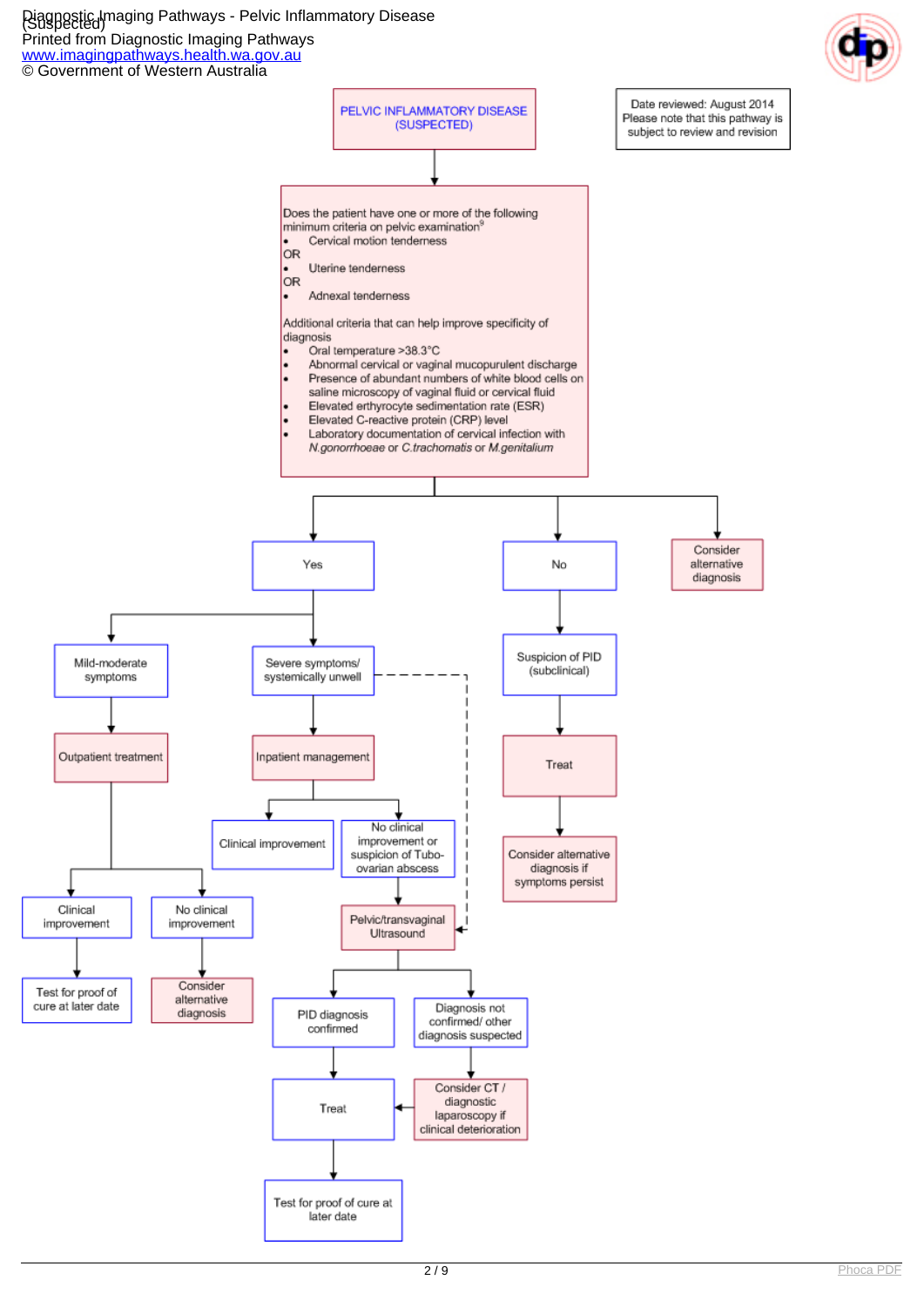

## **Image Gallery**

Coming Soon

## **Teaching Points**

- The diagnosis of PID is mainly made on clinical grounds with the use of imaging not commonly indicated
- Ultrasound is an accepted modality for the investigation of clinically suspected PID where patients are classified as being systemically unwell/severe symptoms and are refractory to treatment or where tubo-ovarian abscess is suspected. CT/Laparoscopy are rarely indicated
- Sub-clinical PID is a clinically distinct entity
- Before initiating treatment microbiological aetiology should always be attempted to be ascertained
- N.gonorrhoeae and C.trachomatis are the main microbiological aetiologies for PID but there is now a growing acknowledgement of the contribution M.genitalium to PID

### **Pelvic Inflammatory Disease (PID)**

- Pelvic Inflammatory Disease (PID) is a pathological condition that is comprised of a variety of upper genital tract infections including endometritis, tubo-ovarian abscess, salpingitis and pelvic peritonitis. The presence of PID is associated with lower genital tract conditions such as bacterial vaginosis, cervicitis and leucorrhoea [1](index.php?option=com_content&view=article&id=382&tab=references#1)
- The differential diagnosis for lower abdominal pain in young women include [2](index.php?option=com_content&view=article&id=382&tab=references#2)
	- Ectopic pregnancy
	- Acute appendicitis
	- Endometriosis
	- Irritable Bowel Syndrome (and less commonly, other gastrointestinal disorders)
	- Complications of an ovarian cyst such as rupture or torsion
	- Urinary tract infection
	- Functional pain (pain of unknown physical origin)
- Acute PID is well accepted to be polymicrobial in aetiology and results from ascending spread of microorganisms from the vagina and/or endocervix to related structures such as fallopian tubes, endometrium or other geographically related structures [3](index.php?option=com_content&view=article&id=382&tab=references#3)
- N.gonorrhoeae and C.trachomatis are the main microbiological aetiologies for PID but there is now a growing acknowledgement of the contribution M.genitalium to PID [4](index.php?option=com_content&view=article&id=382&tab=references#4)
- Sub-clinical PID is a separate entity  $\frac{5}{6}$  to acute PID which occurs more commonly in females with lower genital tract infections. It is now recognized that not only is sub-clinical PID as common as acute PID but also that it is responsible for a greater proportion of the longer term consequences of PID than the clinically evident form of the disease. **7** Long term consequences of PID include ectopic pregnancy, tubal factor infertility and the development of chronic pelvic pain from adhesive disease
- The gold standard for sub-clinical PID is the endometrial biopsy [7](index.php?option=com_content&view=article&id=382&tab=references#7).[8](index.php?option=com_content&view=article&id=382&tab=references#8)
- Laparoscopy is generally regarded as the gold standard for the diagnosis of acute PID although due to logistical and clinical considerations is rarely conducted [9](index.php?option=com_content&view=article&id=382&tab=references#9)
- PID remains a largely clinical diagnosis with more invasive forms of diagnosis like laparoscopy and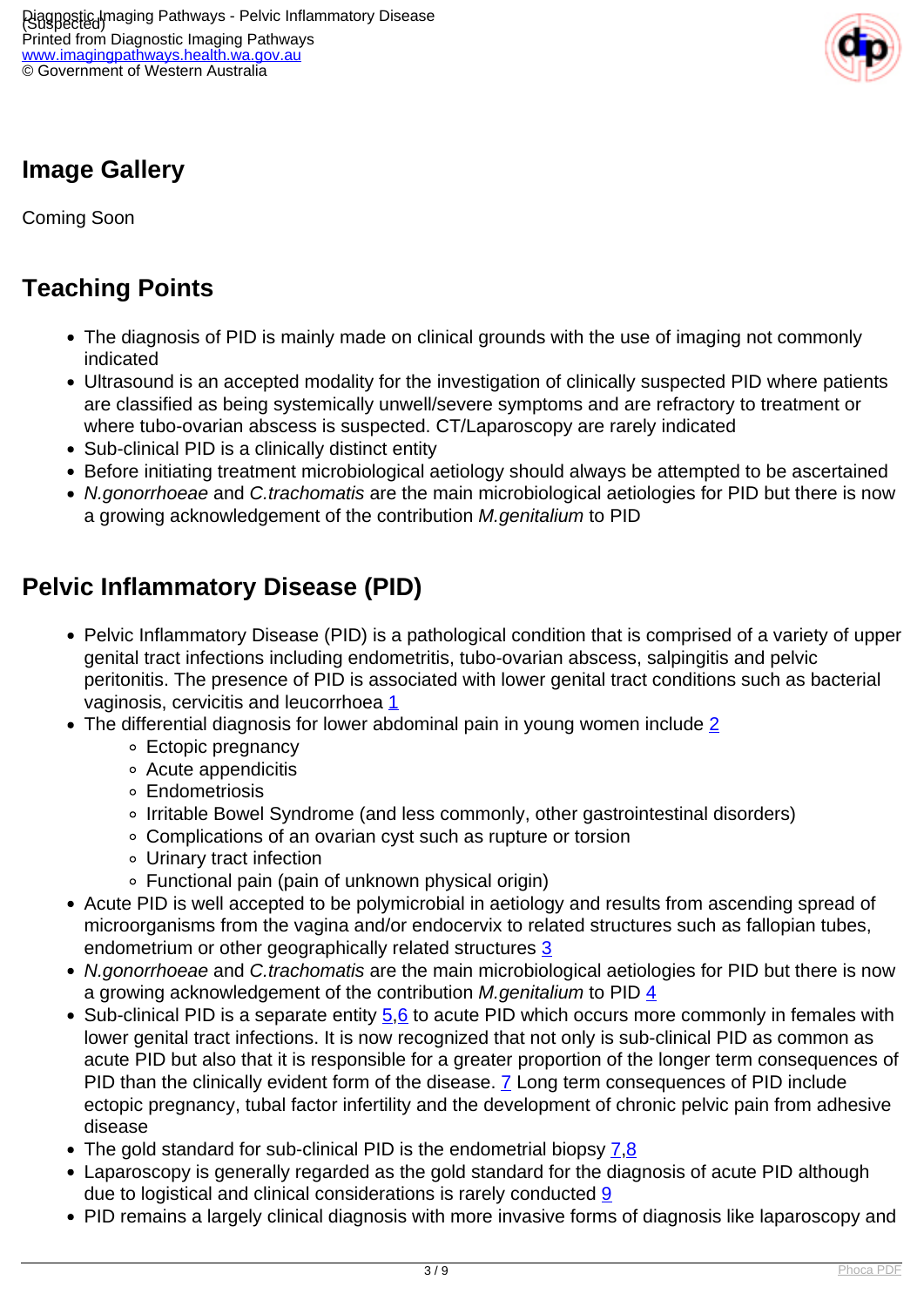

endometrial biopsy reserved for difficult cases. [10](index.php?option=com_content&view=article&id=382&tab=references#10) A 2002 study compared the accuracy of diagnostic techniques in PID and found that clinical diagnosis had the best sensitivity of 87 percent, laparoscopy followed with a sensitivity of 81 percent , with transvaginal ultrasound and endometrial culture having sensitivities of 30 percent and 83 percent respectively. Laparoscopy had the best specificity of 100 percent. [11](index.php?option=com_content&view=article&id=382&tab=references#11) A 1991 study into the accuracy of laparoscopy for PID found a sensitivity of 50 percent and specificity of 80 percent compared with pathological evaluation of fimbrial biopsy [9](index.php?option=com_content&view=article&id=382&tab=references#9)

#### **Centre for Disease Control and Prevention (CDC) Criteria for PID**

The clinical diagnosis for PID is based on guidelines developed by the Centre for Disease Control and Prevention (CDC). The following are the diagnostic criteria [12](index.php?option=com_content&view=article&id=382&tab=references#12)

| <b>Minimum Criteria (At least 1</b>                                    | <b>Additional Criteria (Support</b>                                                                                                                                                                                                                                                                                                                                                                                                                | <b>Definitive Criteria (Confirm</b>                                                                                                                                                                                                                                           |
|------------------------------------------------------------------------|----------------------------------------------------------------------------------------------------------------------------------------------------------------------------------------------------------------------------------------------------------------------------------------------------------------------------------------------------------------------------------------------------------------------------------------------------|-------------------------------------------------------------------------------------------------------------------------------------------------------------------------------------------------------------------------------------------------------------------------------|
| needed for diagnosis)                                                  | for a diagnosis of PID)                                                                                                                                                                                                                                                                                                                                                                                                                            | the diagnosis of PID)                                                                                                                                                                                                                                                         |
| Cervical motion tenderness<br>Uterine tenderness<br>Adnexal tenderness | Oral temperature $> 38.3^{\circ}$ C<br>Abnormal vaginal or cervical<br>discharge<br>White blood cells on saline wet<br>mount (>10 polymorphonuclear<br>leukocytes per high power field)<br><b>Elevated Erythrocyte</b><br>Sedimentation Rate (><br>15mm/hr)<br><b>Elevated C-Reactive Protein</b><br>Elevated white cell blood count<br>higher than 10,000 cells/ml<br>Laboratory evidence of<br>Neisseria gonorrhoeae or<br>Chlamydia trachomatis | Histopathologic evidence of<br>endometritis<br>Imaging showing thickened, fluid<br>tubes, with or without pelvic free<br>fluid or tubo-ovarian complex<br>Doppler studies suggesting<br>pelvic infection<br>Intra-abdominal findings<br>consistent with PID on<br>laparoscopy |

### **Treatment**

- Treatment regimes vary according to local practice and policy. In Western Australia the 'Guidelines for Managing Sexually Transmitted Infections' can be found [here](http://silverbook.health.wa.gov.au/Default.asp?PublicationID=1) and guide clinicians in the treatment of PID
- The CDC also produces guidelines for the treatment of STIs which can be found [View the](http://www.cdc.gov.rplibresources.health.wa.gov.au/mmwr/preview/mmwrhtml/rr5912a1.htm) [guidelines](http://www.cdc.gov.rplibresources.health.wa.gov.au/mmwr/preview/mmwrhtml/rr5912a1.htm)
- The efficacy of treating patients in the outpatient setting for mild-moderate PID has been established by the Pelvic Inflammatory Disease Evaluation and Clinical Health (PEACH) trial. [13](index.php?option=com_content&view=article&id=382&tab=references#13) In this trial patients with mild to moderate PID had no appreciable difference in cure rate and long term consequences like fertility, PID recurrent and development of chronic pelvic pain in regards to being treated as outpatients or inpatients with oral/intramuscular and IV/oral regimes respectively. Subsequent 84 month follow-up of patients confirmed these results [14](index.php?option=com_content&view=article&id=382&tab=references#14)
- The CDC recommendations for inpatient management of PID are as follows
	- Surgical emergencies cannot be ruled out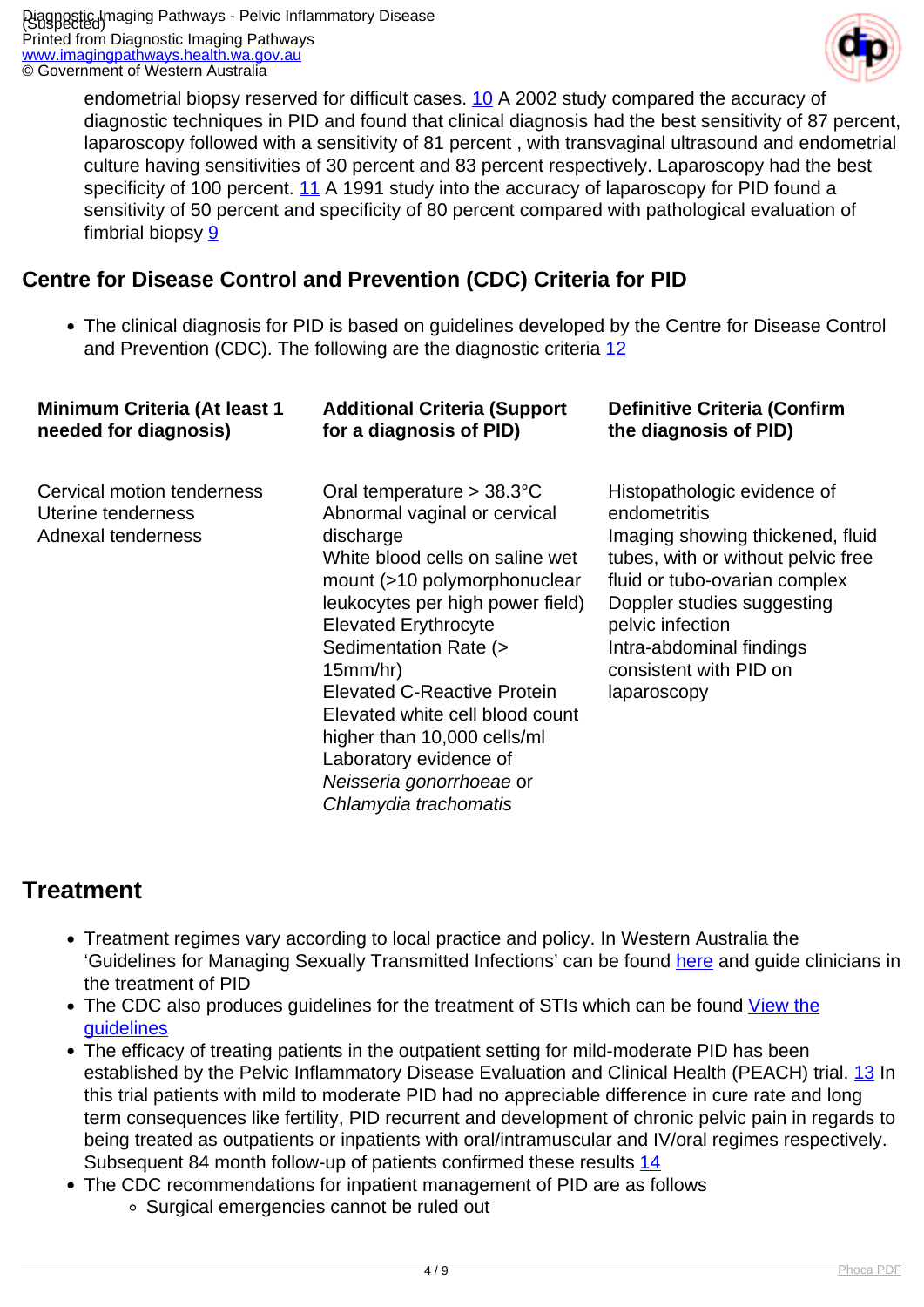Piagnostic Imaging Pathways - Pelvic Inflammatory Disease Printed from Diagnostic Imaging Pathways [www.imagingpathways.health.wa.gov.au](http://www.imagingpathways.health.wa.gov.au/) © Government of Western Australia



- ∘ Pregnancy
- Lack of clinical response to oral antimicrobial PID therapy after 72 hours
- o Inability to tolerate or comply with outpatient management
- Severe illness, high fever, nausea, vomiting
- Presence of tubo-ovarian abscess

### **Imaging in Pelvic Inflammatory Disease (PID)**

- The diagnosis of PID is mainly made on clinical grounds with the use of imaging not commonly indicated
- Where PID is the primary diagnosis it should be presumptively treated as such but before initiating treatment appropriate microbiological testing should be completed to accurately elucidate the relevant organisms contributing to the diagnosis of PID

#### **Ultrasound**

- The use of ultrasound in the investigation of PID is an accepted modality where imaging is thought to be required to assist in making the diagnosis
- $\bullet$  In one study [15](index.php?option=com_content&view=article&id=382&tab=references#15) using transvaginal sonography the presence of thickened fluid filled tubes was found to have a sensitivity of 85 percent and specificity of 100 percent for PID when compared to endometrial biopsy as the reference standard. Other studies assessing the diagnostic accuracy of US in PID have given sensitivities ranging from 30 percent to 85 percent. [11](index.php?option=com_content&view=article&id=382&tab=references#11)[,15,](index.php?option=com_content&view=article&id=382&tab=references#15)[16](index.php?option=com_content&view=article&id=382&tab=references#16) A recent literature review of sonographic features used to assess PID similarly found thick fluid filled tubes the most accurate feature with a sensitivity of 100 percent. [17](index.php?option=com_content&view=article&id=382&tab=references#17) The identification of thickened, fluid filled tubes sonographically detected is considered a definitive criteria for the diagnosis of PID by the CDC
- In another study comparing MRI with US and laparoscopy, US was found to have a sensitivity of 81 percent and specificity of 78 percent in the detection of acute PID [18](index.php?option=com_content&view=article&id=382&tab=references#18)
- US can be useful for sonographically assessing for the presence of PID and also to assist in deciding to proceed to diagnostic laparoscopy [19](index.php?option=com_content&view=article&id=382&tab=references#19)
- US also has been used in the assessment for Tubo-Ovarian Abscess (TOA) which is considered a serious complication of PID, associated with a high morbidity. TOAs have been reported to occur in up to a third of women hospitalized with PID. 20.[21](index.php?option=com_content&view=article&id=382&tab=references#21) The studies assessing US for TOA have sensitivities ranging from 56 percent to 93 percent and specificities of 86 percent to 98 percent. [18](index.php?option=com_content&view=article&id=382&tab=references#18) ,[22-26](index.php?option=com_content&view=article&id=382&tab=references#22) TOAs should not be confused with a tubo-ovarian complex which is considered an inflammatory pelvic mass without the presence of pus within a defined cavity, here the ovarian and tubal structures can still be recognized [27](index.php?option=com_content&view=article&id=382&tab=references#27)
- The typical features of a TOA are as following [26,](index.php?option=com_content&view=article&id=382&tab=references#26)[28](index.php?option=com_content&view=article&id=382&tab=references#28),[29](index.php?option=com_content&view=article&id=382&tab=references#29)
	- Adnexal mass of varying echogenicity with septations, debris and irregular margins
	- Pyosalpinx
	- Loculated or speckled, echogenic fluid located in the cul-de-sac
	- Loss of normal boundaries that delineate the fallopian tube and ovary due to oedematous and pus filled tissue
- In the following study, [28](index.php?option=com_content&view=article&id=382&tab=references#28) these sonographic features were identified in patients with acute PID and chronic PID
	- Incomplete septum of the tubal wall was present in 92 percent of cases either chronic or acute, this was found to be the best indicator of tubal inflammatory disease and indicative of an oedematous and tortuous tube
	- In acute disease, thickening of walls was present in 100 percent of cases and in cross section the presence of a cogwheel structure was present in 86 percent of cases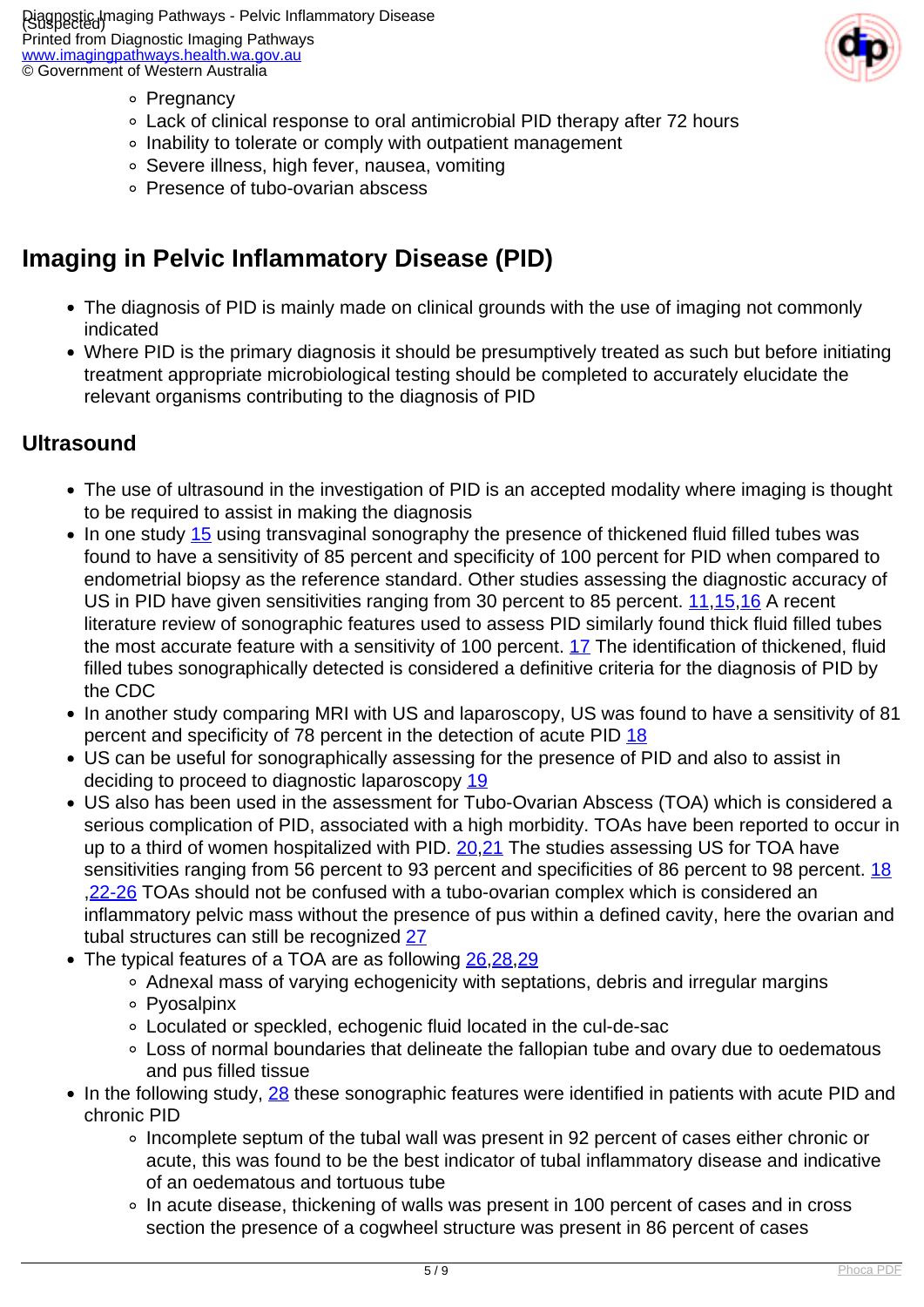

- In chronic disease thin walls were present in 97 percent of cases
- Information for consumers about ultrasound [InsideRadiology](http://insideradiology.com.au/pages/view.php?T_id=5#.U-F_FaPwA0k)

### **Computed Tomography (CT)**

- CT has a limited role in the assessment of PID due radiation exposure in a predominantly younger age group
- It can be helpful to differentiate between conditions that may mimic PID like appendicitis where its efficacy is proven, however it is generally rarely used due to the aforementioned radiation exposure
- CT has been used to diagnose TOA where US has been inconclusive with sensitivities ranging from 78 percent  $-100$  percent in the literature  $30,31$  $30,31$  $30,31$
- Information for consumers about CT [InsideRadiology](http://insideradiology.com.au/pages/view.php?T_id=61#.U-F_TKPwA0k)

#### **Magnetic Resonance Imaging (MRI)**

- In clinical practice MRI is rarely used to assist in the diagnosis of PID mainly from a logistical perspective
- MRI is diagnostically more accurate than US for the assessment of PID. MR was found to have a sensitivity of 95 percent and specificity of 89 percent compared to US with a sensitivity of 81 percent and specificity of 78 percent [18](index.php?option=com_content&view=article&id=382&tab=references#18)
- These results were further confirmed in a recent study assessing MRI and PID where conventional MR imaging was 90.7 percent sensitive and 93.3 percent specific in the assessment of PID. The addition of diffusion weighted imaging increased the diagnostic accuracy to a sensitivity of 91.2 percent and specificity of 98.4 percent [32](index.php?option=com_content&view=article&id=382&tab=references#32)
- Information for consumers about MRI [InsideRadiology](http://insideradiology.com.au/pages/view.php?T_id=53#.U-F_hKPwA0k)

#### **Nuclear Medicine Imaging**

- Nuclear medical imaging is another modality that is rarely used, but available for the assessment of PID. Similar to MRI the use of nuclear imaging is limited by logistical and clinical considerations
- Scintigraphy using leucocytes labelled with 99mTc hexamethylpropylenamine oxime (99mTc-HMPAO) was used to assess the ability to detect patients with acute PID. [33](index.php?option=com_content&view=article&id=382&tab=references#33) In this study a sensitivity of 100 percent and specificity of 90 percent was achieved in the detection of PID
- In a similar study using 99mTc-HMAPO to assist in diagnosing TOA caused by PID, a sensitivity of 100 percent and specificity of 91.6 percent was achieved [34](index.php?option=com_content&view=article&id=382&tab=references#34)
- Limitations with integrating these imaging modalities into clinical practice include the requirement for repeat scan protocols, local expertise, radiation exposure and availability of resources
- Information for consumers about Nuclear Medicine [InsideRadiology](http://insideradiology.com.au/pages/view.php?T_id=66#.U-F_lqPwA0k)

### **References**

#### **Date of literature search: July 2014**

The search methodology is available on request. [Email](index.php/contact-us)

References are graded from Level I to V according to the Oxford Centre for Evidence-Based Medicine, Levels of Evidence. [Download the document](http://www.cebm.net/wp-content/uploads/2014/06/CEBM-Levels-of-Evidence-2.1.pdf)

#### 1. Sweet RL. **Pelvic inflammatory disease: current concepts of diagnosis and management.**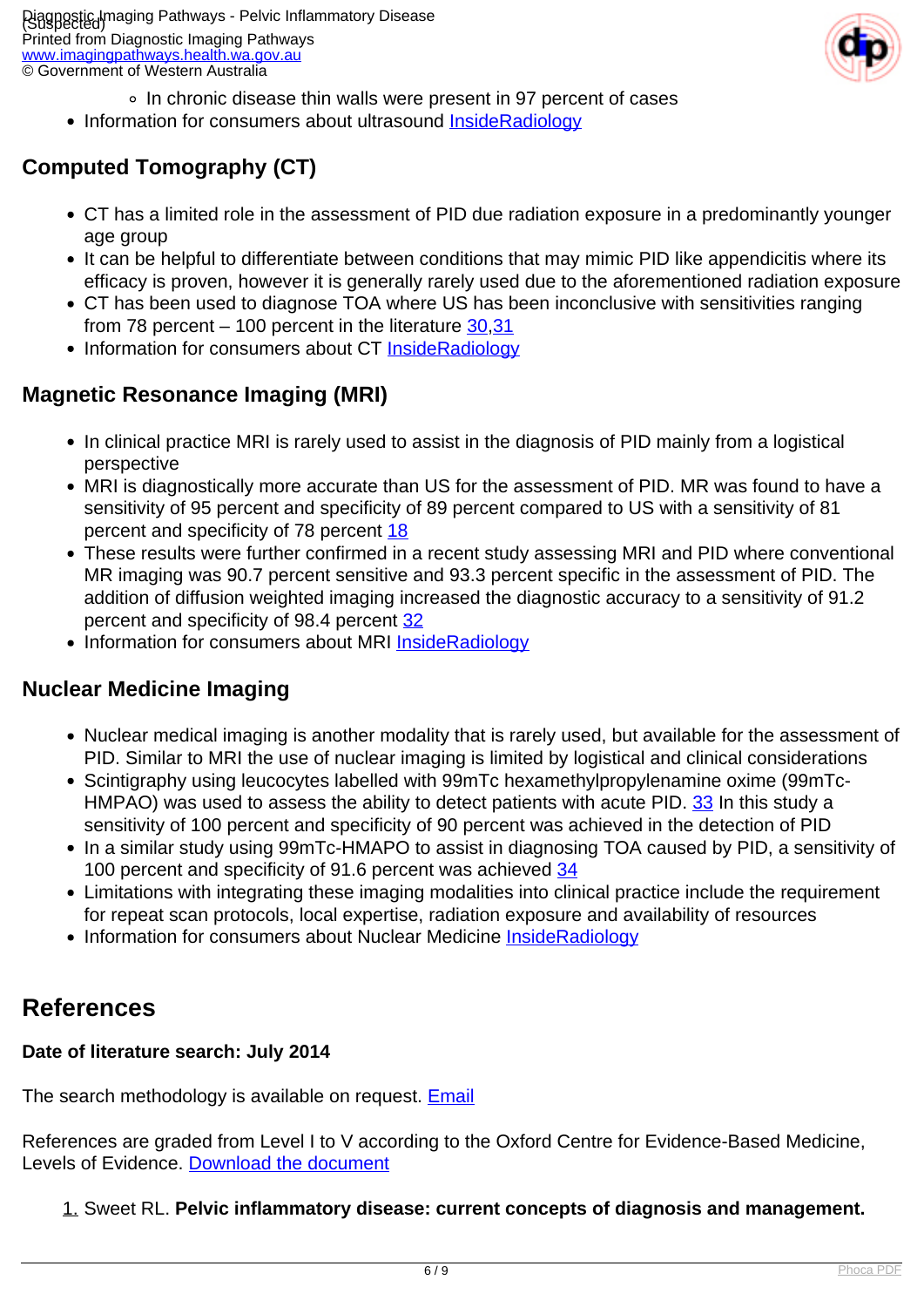

Curr Infect Dis Rep. 2012:[Epub ahead of print].(Review article). [View the reference](http://www.ncbi.nlm.nih.gov/pubmed/22298157)

- 2. King Edward Memorial Hospital, Perth, Australia, **Clinical practice guideline on management of acute pelvic inflammatory disease.** [Internet, last updated October 2011; cited 31st July 2014]. [View the guideline](http://www.kemh.health.wa.gov.au/development/manuals/O&G_guidelines/sectionc/6/c6.1.3.1.pdf)
- 3. Ross J, Judlin P, Nilas L. **European guideline for the management of pelvic inflammatory disease.** Int J STD AIDS 2007;18(10):662-6. (Evidence based guideline). [View the reference](http://www.ncbi.nlm.nih.gov/pubmed/17945043)
- 4. Haggerty CL, Taylor BD. **Mycoplasma genitalium: an emerging cause of pelvic inflammatory disease.** Infect Dis Obstet Gynecol. 2011;2011:959816. (Review article). [View the reference](http://www.ncbi.nlm.nih.gov/pubmed/22235165)
- 5. Wiesenfeld HC, Hillier SL, Meyn LA, Amortegui AJ, Sweet RL. **Subclinical pelvic inflammatory disease and infertility.** Obstet Gynecol. 2012;120(1):37-43. (Level II evidence). [View the](http://www.ncbi.nlm.nih.gov/pubmed/22678036) [reference](http://www.ncbi.nlm.nih.gov/pubmed/22678036)
- 6. Wiesenfeld HC, Sweet RL, Ness RB, Krohn MA, Amortegui AJ, Hillier SL. **Comparison of acute and subclinical pelvic inflammatory disease.** Sex Transm Dis. 2005;32(7):400-5. (Level I evidence). [View the reference](http://www.ncbi.nlm.nih.gov/pubmed/15976596)
- 7. Wiesenfeld HC, Hillier SL, Krohn MA, Amortegui AJ, Heine RP, Landers DV, et al. **Lower genital tract infection and endometritis: insight into subclinical pelvic inflammatory disease.** Obstet Gynecol. 2002;100(3):456-63. (Level II evidence). [View the reference](http://www.ncbi.nlm.nih.gov/pubmed/12220764)
- 8. Kiviat NB, Wolner-Hanssen P, Eschenbach DA, Wasserheit JN, Paavonen JA, Bell TA, et al. **Endometrial histopathology in patients with culture-proved upper genital tract infection and laparoscopically diagnosed acute salpingitis.** Am J Surg Pathol. 1990;14(2):167-75. (Level II evidence). [View the reference](http://www.ncbi.nlm.nih.gov/pubmed/2137304)
- 9. Sellors J, Mahony J, Goldsmith C, Rath D, Mander R, Hunter B, et al. **The accuracy of clinical findings and laparoscopy in pelvic inflammatory disease.** Am J Obstet Gynecol. 1991;164(1 Pt 1):113-20. (Level II evidence). [View the reference](http://www.ncbi.nlm.nih.gov/pubmed/1824740)
- 10. Gradison M. **Pelvic inflammatory disease.** Am Fam Physician. 2012;85(8):791-6. (Review article). **[View the reference](http://www.ncbi.nlm.nih.gov/pubmed/22534388)**
- 11. Gaitan H, Angel E, Diaz R, Parada A, Sanchez L, Vargas C. **Accuracy of five different diagnostic techniques in mild-to-moderate pelvic inflammatory disease.** Infect Dis Obstet Gynecol. 2002;10(4):171-80. (Level II evidence). [View the reference](http://www.ncbi.nlm.nih.gov/pubmed/12648310)
- 12. Workowski KA, Berman S. **Sexually transmitted diseases treatment guidelines.** MMWR Recomm Rep. 2010;59(RR-12):1-110. (Evidence based guidelines). [View the reference](http://www.ncbi.nlm.nih.gov/pubmed/21160459)
- 13. Ness RB, Soper DE, Holley RL, Peipert J, Randall H, Sweet RL, et al. **Effectiveness of inpatient and outpatient treatment strategies for women with pelvic inflammatory disease: results from the Pelvic Inflammatory Disease Evaluation and Clinical Health (PEACH) randomized trial.** Am J Obstet Gynecol. 2002;186(5):929-37. (Level I evidence). [View the reference](http://www.ncbi.nlm.nih.gov/pubmed/12015517)
- 14. Ness RB, Trautmann G, Richter HE, Randall H, Peipert JF, Nelson DB, et al. **Effectiveness of treatment strategies of some women with pelvic inflammatory disease: a randomized trial.** Obstet Gynecol. 2005;106(3):573-80. (Level I evidence). [View the reference](http://www.ncbi.nlm.nih.gov/pubmed/16135590)
- 15. Cacciatore B, Leminen A, Ingman-Friberg S, Ylostalo P, Paavonen J. **Transvaginal sonographic findings in ambulatory patients with suspected pelvic inflammatory disease.** Obstet Gynecol. 1992;80(6):912-6. (Level II evidence). [View the reference](http://www.ncbi.nlm.nih.gov/pubmed/1448258)
- 16. Boardman LA, Peipert JF, Brody JM, Cooper AS, Sung J. **Endovaginal sonography for the diagnosis of upper genital tract infection.** Obstet Gynecol. 1997;90(1):54-7. (Level II/III evidence). [View the reference](http://www.ncbi.nlm.nih.gov/pubmed/9207813)
- 17. Romosan G, Valentin L. **The sensitivity and specificity of transvaginal ultrasound with regard to acute pelvic inflammatory disease: a review of the literature.** Arch Gynecol Obstet. 2014;289(4):705-14. (Review article). [View the reference](http://www.ncbi.nlm.nih.gov/pubmed/24287707)
- 18. Tukeva TA, Aronen HJ, Karjalainen PT, Molander P, Paavonen T, Paavonen J. **MR imaging in pelvic inflammatory disease: comparison with laparoscopy and US.** Radiology. 1999;210(1):209-16. (Level I evidence). [View the reference](http://www.ncbi.nlm.nih.gov/pubmed/9885610)
- 19. Romosan G, Bjartling C, Skoog L, Valentin L. **Ultrasound for diagnosing acute salpingitis: a**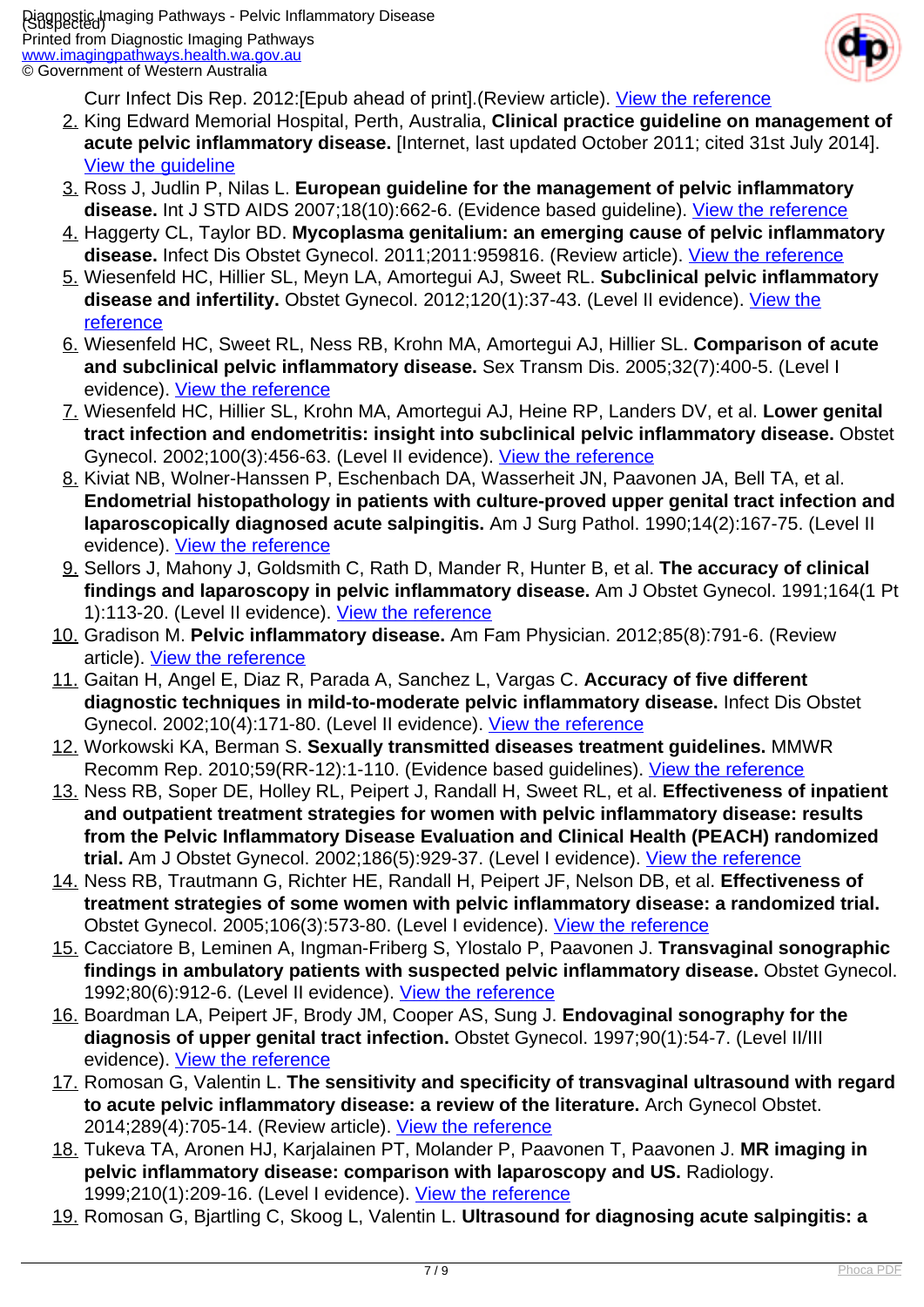

**prospective observational diagnostic study.** Hum Reprod. 2013;28(6):1569-79. (Level I evidence). [View the reference](http://www.ncbi.nlm.nih.gov/pubmed/23503942)

- 20. Zeger W, Holt K. **Gynecologic infections.** Emerg Med Clin North Am. 2003;21(3):631-48. (Review article). [View the reference](http://www.ncbi.nlm.nih.gov/pubmed/12962350)
- 21. Slap GB, Forke CM, Cnaan A, Bellah RD, Kreider ME, Hanissian JA, et al. **Recognition of tuboovarian abscess in adolescents with pelvic inflammatory disease.** J Adolesc Health. 1996;18(6):397-403. (Level III evidence). [View the reference](http://www.ncbi.nlm.nih.gov/pubmed/8803731)
- 22. Taylor KJ, Wasson JF, De Graaff C, Rosenfield AT, Andriole VT. **Accuracy of grey-scale ultrasound diagnosis of abdominal and pelvic abscesses in 220 patients.** Lancet. 1978;1(8055):83-4. (Level III evidence). [View the reference](http://www.ncbi.nlm.nih.gov/pubmed/74578)
- 23. Landers DV, Sweet RL. **Tubo-ovarian abscess: contemporary approach to management.** Rev Infect Dis. 1983;5(5):876-84. (Level II/III evidence). [View the reference](http://www.ncbi.nlm.nih.gov/pubmed/6635426)
- 24. Lande IM, Hill MC, Cosco FE, Kator NN. A**dnexal and cul-de-sac abnormalities: transvaginal sonography.** Radiology. 1988;166(2):325-32. (Level III evidence). [View the reference](http://www.ncbi.nlm.nih.gov/pubmed/3275977)
- 25. Patten RM, Vincent LM, Wolner-Hanssen P, Thorpe E, Jr. **Pelvic inflammatory disease: endovaginal sonography with laparoscopic correlation.** J Ultrasound Med. 1990;9(12):681-9. (Level II evidence). [View the reference](http://www.ncbi.nlm.nih.gov/pubmed/2148953)
- 26. Varras M, Polyzos D, Perouli E, Noti P, Pantazis I, Akrivis C. **Tubo-ovarian abscesses: spectrum of sonographic findings with surgical and pathological correlations.** Clin Exp Obstet Gynecol. 2003;30(2-3):117-21. (Level II evidence). [View the reference](http://www.ncbi.nlm.nih.gov/pubmed/12854857)
- 27. Adhikari S, Blaivas M, Lyon M. **Role of bedside transvaginal ultrasonography in the diagnosis of tubo-ovarian abscess in the emergency department.** J Emerg Med. 2008;34(4):429-33. (Level III evidence). [View the reference](http://www.ncbi.nlm.nih.gov/pubmed/18242924)
- 28. Timor-Tritsch IE, Lerner JP, Monteagudo A, Murphy KE, Heller DS. **Transvaginal sonographic markers of tubal inflammatory disease.** Ultrasound Obstet Gynecol. 1998;12(1):56-66. (Level II evidence). [View the reference](http://www.ncbi.nlm.nih.gov/pubmed/9697286)
- 29. Ignacio EA, Hill MC. **Ultrasound of the acute female pelvis.** Ultrasound Q. 2003;19(2):86-98; quiz 108-10. (Review article). [View the reference](http://www.ncbi.nlm.nih.gov/pubmed/12973093)
- 30. McClean KL, Sheehan GJ, Harding GK. **Intraabdominal infection: a review.** Clin Infect Dis. 1994;19(1):100-16. (Review article). [View the reference](http://www.ncbi.nlm.nih.gov/pubmed/7948510)
- 31. Gagliardi PD, Hoffer PB, Rosenfield AT. **Correlative imaging in abdominal infection: an algorithmic approach using nuclear medicine, ultrasound, and computed tomography**. Semin Nucl Med. 1988;18(4):320-34. (Review article). [View the reference](http://www.ncbi.nlm.nih.gov/pubmed/7948510)
- 32. Li W, Zhang Y, Cui Y, Zhang P, Wu X. **Pelvic inflammatory disease: evaluation of diagnostic accuracy with conventional MR with added diffusion-weighted imaging.** Abdom Imaging. 2013;38(1):193-200. (Level II evidence). [View the reference](http://www.ncbi.nlm.nih.gov/pubmed/22527159)
- 33. Uslu H, Varoglu E, Kadanali S, Yildirim M, Bayrakdar R, Kadanali A. **99mTc-HMPAO labelled leucocyte scintigraphy in the diagnosis of pelvic inflammatory disease.** Nucl Med Commun. 2006;27(2):179-83. (Level II evidence). [View the reference](http://www.ncbi.nlm.nih.gov/pubmed/16404232)
- 34. Rachinsky I, Boguslavsky L, Goldstein D, Golan H, Pak I, Katz M, et al. **Diagnosis of pyogenic pelvic inflammatory diseases by 99mTc-HMPAO leucocyte scintigraphy.** Eur J Nucl Med. 2000;27(12):1774-7. (Level II/III evidence). [View the reference](http://www.ncbi.nlm.nih.gov/pubmed/11189939)

### **Information for Consumers**

| Information from this website | Information from the Royal<br><b>Australian and New Zealand</b><br><b>College of Radiologists' website</b> |
|-------------------------------|------------------------------------------------------------------------------------------------------------|
|                               |                                                                                                            |